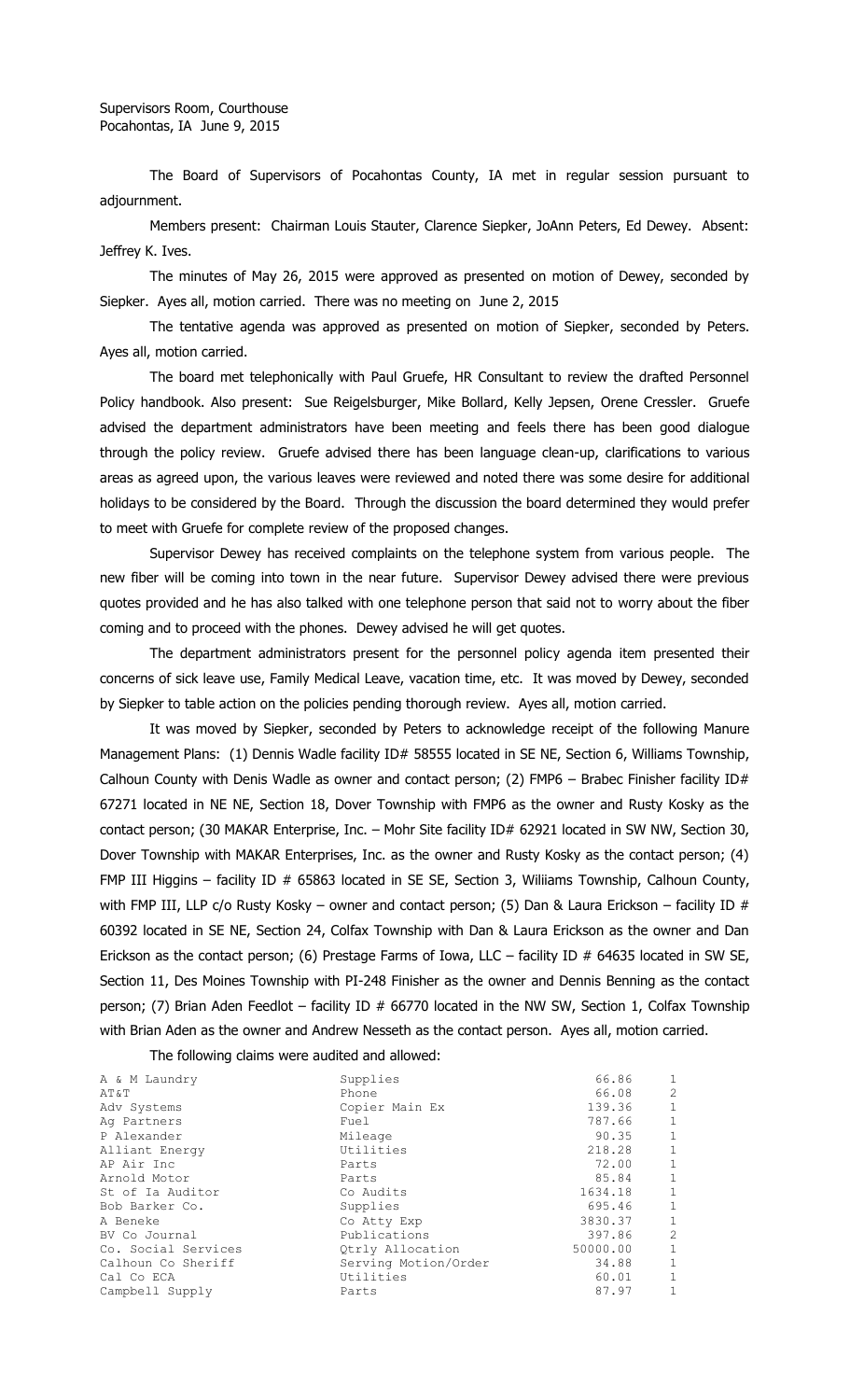| Carpenter Uniform                 | Uniforms                        | 173.56            | 2                              |
|-----------------------------------|---------------------------------|-------------------|--------------------------------|
| CID                               | Supplies                        | 773.00            | 1                              |
| CenturyLink                       | Phone<br>Annual Fee             | 1048.75<br>140.00 | 6<br>$\mathbf 1$               |
| CJ Cooper & Asso<br>Country Inn   | Lodging                         | 369.60            | $\mathbf 1$                    |
| B Dahl                            | Mileage                         | 264.65            | 1                              |
| Evertek                           | Internet                        | 36.30             | $\mathbf 1$                    |
| Family Table                      | Meeting Ex                      | 300.00            | $\mathbf 1$                    |
| Farm & Home                       | Supplies                        | 228.56            | $\overline{4}$                 |
| Feld Fire                         | Fire Alarms                     | 615.00            | $\mathbf{1}$                   |
| D Ferquson                        | Mileage<br>Utilities            | 218.25<br>135.58  | $\mathbf 1$<br>$\mathbf{1}$    |
| City Fonda<br>Force America       | Parts                           | 38.25             | $\mathbf 1$                    |
| FD Machine & Supply               | Supplies                        | 1088.05           | $\mathbf{1}$                   |
| Genesis                           | Janitorial                      | 830.00            | $\mathbf 1$                    |
| Grainger                          | Supplies                        | 77.40             | $\mathbf{1}$                   |
| Great Am Fin                      | Copier Lease                    | 70.73             | $\mathbf{1}$                   |
| K Halder                          | Mileage                         | 179.77            | $\mathbf 1$                    |
| HiWay Truck                       | Expressway plows                | 19544.00          | $\mathbf{1}$<br>$\mathbf{1}$   |
| J Huegerich<br>IA Prison Ind      | Mileage/Food<br>Signs           | 117.63<br>34.00   | $\mathbf 1$                    |
| ILEA                              | Training                        | 480.00            | $\mathbf{1}$                   |
| IMWCA                             | Worker Comp                     | 15153.00          | $\mathbf 1$                    |
| Jacks OK Tire                     | Tires/Parts                     | 463.66            | $\mathbf 1$                    |
| R Jergens                         | Mileag                          | 120.27            | $\mathbf 1$                    |
| JD Landscapes                     | Chemicals                       | 1225.32           | 1                              |
| Johnston Auto                     | Supplies                        | 95.90<br>15.18    | $\mathbf{1}$<br>$\mathbf{1}$   |
| <b>B</b> Larsen<br>M Latimer      | Transport Ex<br>Mileage/Food    | 70.13             | $\mathbf 1$                    |
| Laurens Municipal                 | Utilities                       | 281.72            | $\mathbf 1$                    |
| Laurens Sun                       | Publications                    | 592.55            | 3                              |
| Machine Shop                      | Services                        | 96.48             | 1                              |
| Mail Servcs                       | Print/Postage                   | 270.86            | 1                              |
| Martin Marietta                   | Rdstone                         | 143.84            | $\mathbf 1$                    |
| K Metzger                         | Mileage                         | 279.50            | $\mathbf{1}$<br>$\overline{2}$ |
| MidAmeri Energy<br>J Moellering   | Utilities<br>Postage/Cell Phone | 136.67<br>53.95   | 2                              |
| N IA Telecom                      | Phone                           | 504.75            | $\mathbf 1$                    |
| NW Comm                           | Internet                        | 1597.50           | $7\phantom{.0}$                |
| Office Elements                   | Supplies                        | 1298.26           | 8                              |
| Office Systems                    | Copier Main                     | 48.90             | $\mathbf{1}$                   |
| Owen/King                         | SIR                             | 196.20            | 1                              |
| Palmer Mutual Tel                 | Telephone                       | 314.92            | 1<br>$\mathbf 1$               |
| City of Palmer<br>J Paulsen       | Utilities<br>Mileage/Food       | 81.00<br>208.86   | 1                              |
| Po Co Aud                         | ph/engr. May '15                | 94.43             | 1                              |
| Poca Co Treas                     | Correction                      | 54.50             | $\mathbf 1$                    |
| Poca Co Treas                     | Renewal                         | 599.00            | $\mathbf 1$                    |
| Poca Comm Hospital                | Services                        | 1330.94           | $\overline{4}$                 |
| Poca Equip                        | Sup/Repairs                     | 320.63            | $\mathbf 1$                    |
| Poca Lumber<br>Poca Manor         | Supplies<br>Prisoner Meals      | 85.36             | $\mathbf{1}$<br>$\mathbf 1$    |
| Poca Sales & Serv                 | Repairs/Main                    | 3130.00<br>82.77  | $\mathbf{1}$                   |
| City-Pocahontas                   | Utilities                       | 3395.46           | 8                              |
| Pro Co-Op                         | Fuel/Servcs                     | 29738.81          | 4                              |
| RAM Systems                       | Maintenance                     | 545.00            | 1                              |
| Record Dem                        | Publications                    | 1950.35           | $\overline{4}$                 |
| Reliable Off Sup                  | Supplies                        | 82.02             | $\mathbf 1$                    |
| S Richardson<br>Richardson's Serv | Mileage<br>Maint                | 41.00<br>109.30   | $\mathbf 1$<br>$\mathbf{1}$    |
| Rolfe Flower Bin                  | Landscape                       | 236.00            | $\mathbf{1}$                   |
| City-Rolfe                        | Utilities                       | 62.02             | $\mathbf{1}$                   |
| M Sexe                            | Med Exam Ex                     | 117.40            | $\mathbf{1}$                   |
| M Shimon                          | Safety shoes                    | 135.88            | $\mathbf{1}$                   |
| V Showers                         | safety shoes                    | 150.00            | $\mathbf{1}$                   |
| Sleuth Systems                    | Software Support                | 5183.77           | 1                              |
| Solutions                         | Comp Main/Supplies              | 6428.60<br>393.50 | $\sqrt{4}$<br>$\mathbf 1$      |
| D Stall<br>Tritech Forensics      | Mileage<br>Supplies             | 112.09            | $\mathbf 1$                    |
| US Bank Equip Fin                 | Off Equip                       | 81.27             | 3                              |
| US Cellular                       | Phone                           | 384.34            | $\overline{4}$                 |
| Verizon                           | Phone                           | 40.01             | $\mathbf 1$                    |
| L Wells                           | Board Mileage                   | 50.00             | $\mathbf{1}$                   |
| N Whitney                         | Med Exam Ex                     | 119.67            | $\mathbf{1}$                   |
| Windstream<br>Woodley Ins         | Phone/Data<br>Ins               | 264.26<br>2926.00 | $\mathbf 1$<br>$\mathbf 1$     |
| Woods                             | Supplies                        | 97.04             | 2                              |
| Youngs Computer                   | Repairs/Main                    | 484.99            | $\overline{2}$                 |
| Ziegler                           | Supplies                        | 1396.12           | 1                              |
| Grand Total                       |                                 | 168502.19         |                                |